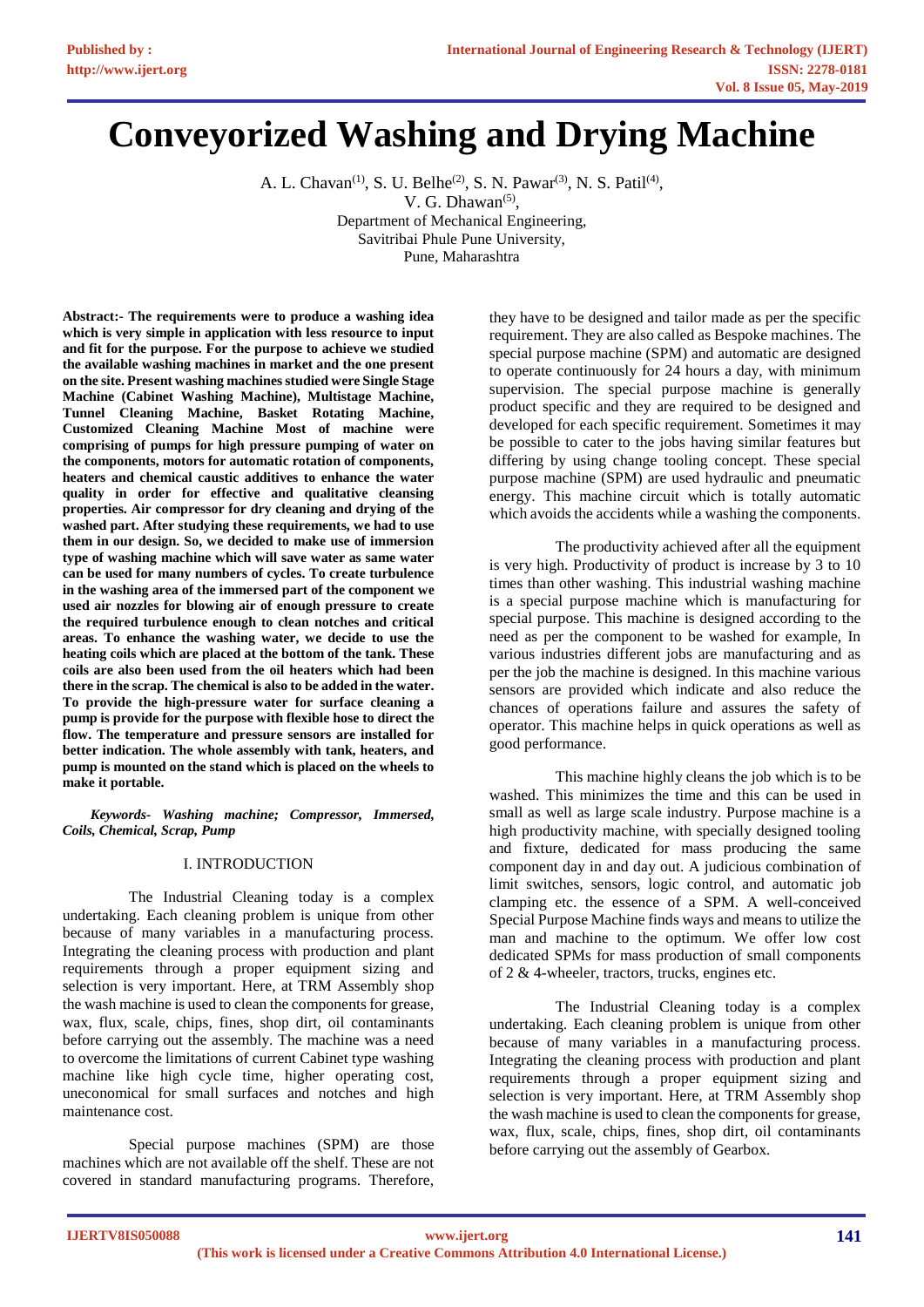The project was a need to overcome the limitations of current Cabinet type washing machine like high cycle time, higher operating cost, uneconomical for small surfaces and notches and high maintenance cost. The paper presents the design of washing principle to overcome the stated limitations and to take along the given constraints.

#### *A. Problem Statement: -*

In existing washing machine, there is a problem of washing and drying of casting components. Also, the machine is working manually, due to this machine consuming more time in operation. The efficiency of machine and quality of washing component is also not good; due to this we are modifying the existing machine with new one.



Figure No. 1. Existing Machine

*B. Objective: -*

- To optimize the washing machine by reducing the heavy components.
- To modify the existing machine with new design.
- To get better performance by existing machine.
- To modify the existing machine with new design.
- Poor performance of existing machine.
- To compare the existing machine with new machine.

#### *C. Methodology: -*

#### **Enquiry Standard: -**

In this standard, the customer inquiry of reputed company. They check the background of company which include the quality of material and standard.

## **Customer Visit: -**

As the inquiry standard is done by the customer then the customer visits reputed company for machine to be manufacture in the company.

#### **Input Analysis: -**

In input analysis is required to input. This input is taken according to need of customer is supposed to fulfil by company and according to this.

## **Input Sufficient: -**

When input analysis is done, the sufficient input is selected for the company other is nit be forwarded for the drawing.

## **Proposal Drawing: -**

With the sufficient input the proposal drawing is done by designer of the company.

## **Follow up/ Drawing: -**

The proposal drawing is verified by the experts and as well by the customer after doing correction.

#### **Drawing Approved: -**

When the proposal drawing converted in to the drawing the correction are done and this drawing is approved and this is final drawing.

#### **DAP Ok (Drawing Approving plan): -**

In the drawing approving process, the drawing is checked and if drawing is not ok then the correction is in this process and if it is ok so further process is done.

## **Details Drawing: -**

When the drawing is approved the further process of details drawing is done in this detail drawing of each component is done.

#### **Manufacturing: -**

When the details design is done the manufacturing of component is start. This manufacturing is done according to dimension used in design.

#### **Assembly: -**

After the manufacturing of component, the assembly of component is done according to details design.

# **Trial: -**

As the assembly is done and the circuit connection are connected. The trail of machine is taken in trail the quality of washing is check.

## **Object Verification: -**

After of component its verification is done by company employee's this verification is done by doing varies of object test such as chemical test is conduct of the component. **OK: -**

After the object verification the machine is ready to operation.

#### *D. Scope: -*

- It is used to wash the critical passage in components very easily & quickly.
- This machine is widely used in automobile industry.
- These can machine can be more efficient working in the any atmospheric condition.
- This machine improved the quality of washing.

## II. THEORY

This industrial washing machine is made for washing of specific components which are critical to wash or which cannot be washed by other method. Design of the machine is designed according to the use of machine, the environment in which the machine is used, in which type of industry it is being used. The main components of this are motor, pump, tank, filter, safety valve, washing cabin and drying cabin. The machine is provided with stator, sensors etc. the A.C current is supplied to the stator circuit, this circuit consists of start and stop switches and internal connections. The machine is start by the start button indicated by green color, by pressing this button the machine starts. Pump is pumping the water from the clean tank and to supply the nozzle. Then the distance between the nozzle and components are specified then wash the components on the both sides. Water from the washing components is flow to the dirty tank with the mixture of various lubricating fluid such as (grease, oils,

**IJERTV8IS050088**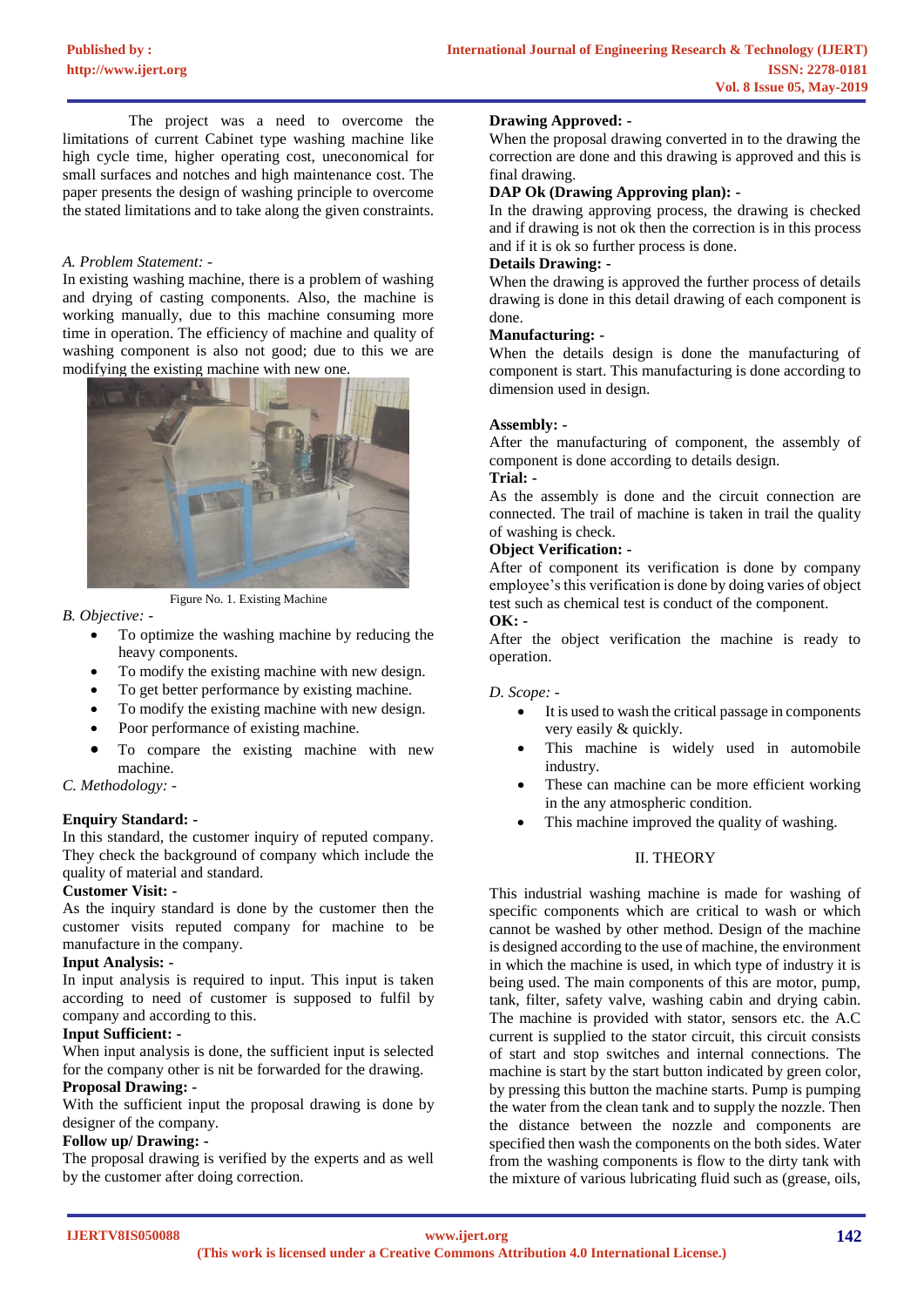wax) the capacity of the dirty tank is more than the clean tank. Water level indicators are used in both tanks to indicate the water level in the tank. In the clean tank two water heaters are used to heat the clean water the temp of the water in the clean tank in between 95c0 to 65c0 the temp. Of the water below than 55c0 then water heater is start automatically. Using water heater in the tank to increase the temp. of the water then some amount of oil and other fluids are present in the water then increase the temp. of the oil then viscosity of the oil is reduced and easy to wash the crates with less time. Oil skimmer are used in the dirty tank to remove the oil in the tank when the operations is start then oil skimmer is stop. In the operations water wave are present in the tank then oil mixed with the water. Operations is stop then oil in the water float above the water and easy to remove with the help of chain type oil skimmer. One additional transfer pump is used to pump the water from the dirty tank to filter to clean tank. The duplex type filter is used to remove the water partials with filtrations capacity up to 300 microns. One standby mode because of cleaning of filter and choking of the filter then filter water id passed to the clean tank. Two parts are providing to both the tanks to remove the water and supply the press water with the specified period. For the drying of component blower with some arrangement are used. Blower is fitted to top of the drying cabin and on the frame. Oscillating mechanism is used to hold the nozzle tree in the cabin. During the operations movement of the Oscillating mechanism with the help of some arrangement on the cabin such as motor, reductions box, flange, chain, and sprocket and 'L' type link is used. During the washing of component nozzle strike water to the component and small water drops are mixed with the work environment and dangerous to the operator by eliminating this problem we use mist eliminator. Total cycle time of the operations is 2 min to washing of components is 1.2 min and drying 0.8 min.

#### III. DESIGN OF MACHINE COMPONENTS

In this topic, some important points have been discussed which are useful in the washing machine.

#### *E. CAD MODEL OF NOZZLE FRAME:*

Nozzle tree is made up of SS304 this material has high strength and corrosive resistance. The Dimension 750\*550mm.

In the Nozzle tree there are three Frame provided for each stage of the Washing.

Every frame contains 15 nozzles according to design. There are pockets provided to easily inserting and removing of nozzles. As per the design and calculations 6 pockets on top side of frame for cleaning top face of component simultaneously 5 pockets on bottom side and 2 pockets on right and left side.

The distance between each pocket is 100mm for cover the surface area of conveyor.

The nozzle tree is designed as shown in above fig. we attach three frames in each nozzle tree for improves the washing.



Figure no. 2. CAD Model of Nozzle Tree

## *F. CAD MODEL OF WASHING CABIN: -*

The cabin is mounted on the upper side of the frame. Cabin is at the top of the machine. Cabin is made of SS 304 material in cabin three doors are provides for maintenance. There are one opening for inlet and another for exit.



Figure no. 3. CAD Model of Washing cabin

#### *G. CAD MODEL OF DRYING CABIN:*

The cabin is mounted on the upper side of the frame. Cabin is at the top of the machine. Cabin is made of MS material. There are one opening for inlet and another for exit. The blowers are provided at the top of cabin, for heating air heaters are also used.



Figure no. 4. CAD Model of Drying cabin

#### *H. CAD MODEL OF TANK:*

The tank is mounted on frame, and on tank motor, pump, and filter are mounted. The tank is having four lids the tank used in industrial washing machine is made up of SS 304 (stainless steel) material. The sixteen-gauge SS sheet is used for tank. The storage capacity of the tank 600 liters.

Dirty tank is made for this machine is tapered at the base. This taper is provided for easy cleaning of tank for e.g. While washing components the impurities wash out are collected into tank along with water, because of the taper this impurity slides along the taper and comes towards the slope between the pump and washing chamber the cage is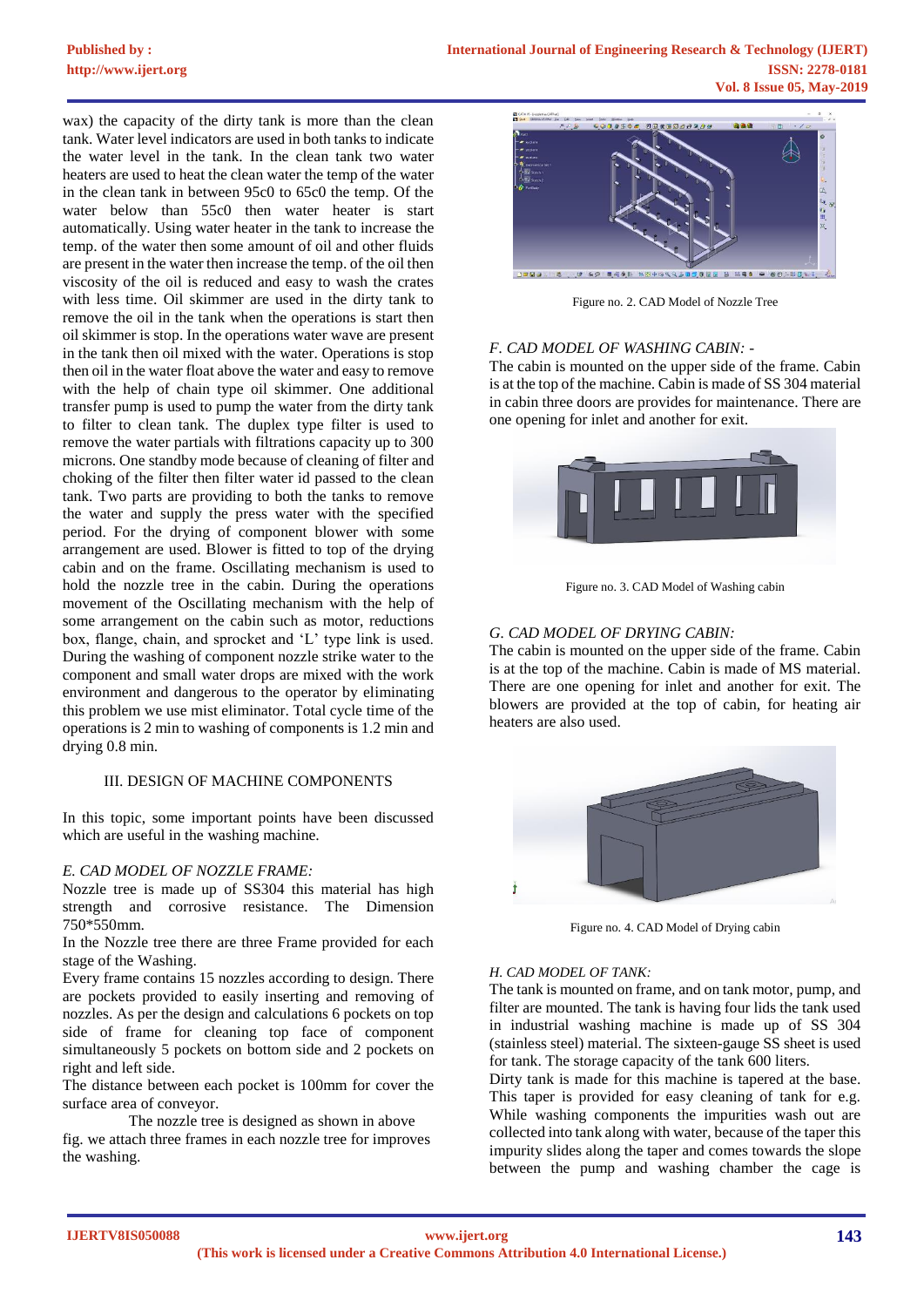provided. this cage prevents the impurities or any part of components fallen into the tank.



Figure no. 5. CAD Model of Tank

## *I. CAD MODEL OF BASE AND SUPPORT:*

The function of base frame is to support the part mounted on it. On the base frame overall assembly is mounted. At the side of the frame control panel is fitted to control the operations. Base frame supports the total component of machine.



Figure no. 6. CAD Model of Base and Support

## III. FABRICATION OF MACHINE PART

## *J. Oscillating Mechanism: -*

Oscillating mechanism is provided at the top of washing cabin. This mechanism is provided for TO and FRO motion of nozzle tree. This mechanism also helps in proper cleaning of components. This mechanism is operated with the help of separate geared motor to reduce the speed. To run the shaft chain and sprocket mechanism is used.



Figure no. 7. Oscillating Mechanism

#### *K. Nozzle Frame: -*

The nozzle frame is made up of SS304 this material are high strength and corrosive resistance with the dimensions are  $750 \times 550 \times 470$  mm.

Each pipe makes fifteen holes using drilling machine; then by using tapping too internal threads in the pocket to fit the

nozzles, pockets are welded to holes. All pipes are pipe for obtain same pressure in the pipe diameter.



Figure no. 8. Fabrication of Nozzle Tree

## *L. Tank: -*

While designing the tank it must be anticorrosive and it is slightly taper inside to flow the water used towards the pump. There are three tanks each tank has a partition of cleaning tank and other is Dirty tank on which pumps and filters are mounted.

The tank is fabricated in 1.6mm thick SS304 sheet and size is  $2240$ mm  $\times$  500mm  $\times$  810mm.



Figure no. 9. Fabrication of Tank

## *M. Washing Cabin: -*

While designing the cabin, it must be anticorrosive. Cabin are fabricated they are made up of 1.6mm SS304 sheet. it has opening from front side to see the cleaning of object.

In this cabin component is placed for washing on Conveyor arrangement. In the washing cabin nozzle are mounted to the tube which spray the water on the component with high pressure. The hose is placed at the bottom of washing chamber which is used to store the water in the tank.



Figure no. 10. Washing Cabin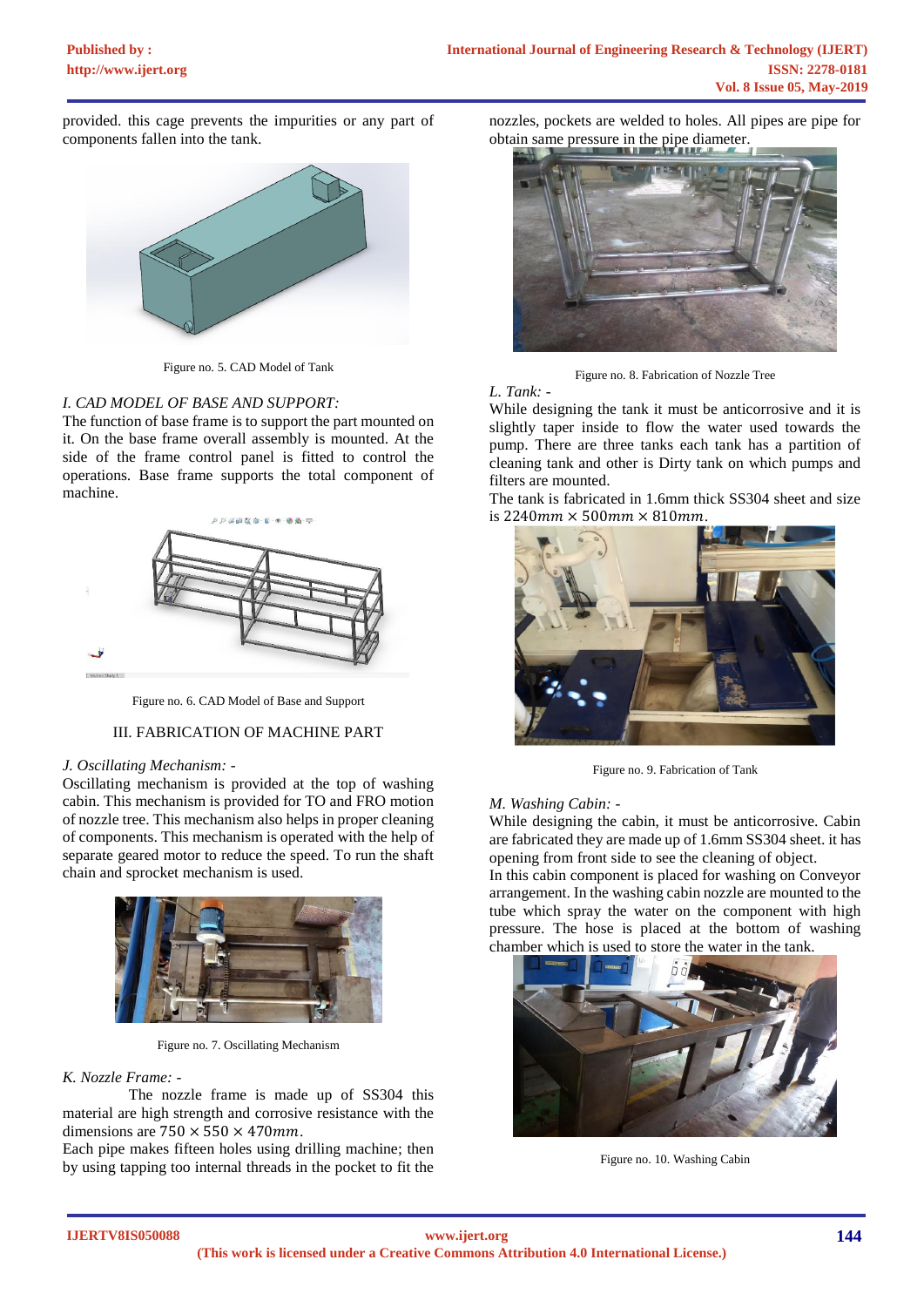#### *N. Drying Cabin: -*

While designing the cabin, it must be resisting the heat transfer from inside to surrounding. Therefore, Cabin are fabricated they are made up of 1.6mm outside and 1.2mm inside MS sheet which form the pocket which contain fire wool As insulation.

In this cabin component is placed on conveyor. In the drying cabin blowers are mounted on top of the cabin. Heaters are provided to heat the air.



Figure no. 11. Fabrication of Drying Cabin

## *O. Base & Support: -*

While designing the frame we will considering all applied stress by the tank cabin, filter and pump based on that stresses we have to select the material for frame is M.S  $70mm \times 70mm$  square pipe.

The main purpose is to select of material to lift the overall load of whole assembly or vibrations, the designing of frame must be depending on it, it must be anticorrosive, harden and light in weight. The structure of frame is as shown in fig.



Figure no. 12. Fabrication of Base and Support

#### *P. Mounting of Conveyor: -*

Conveyor system is a common piece of mechanical handling equipment that moves material from one location to another. Therefore, we select Double wave wire mesh conveyor of SS 304 of length 11628mm.

We first calculate the stresses which are developed in the shaft during running, then for mounting the conveyor on machine, we select a shaft of Mild steel.



Figure no. 13. Fabrication of Conveyor

#### IV. EXPERIMENTAL RESULT

## Q. CONVEYORIZED WASHING AND DRYING MACHINE: -



Figure no. 14. Conveyorized Washing and Drying Machine

#### *R. RESULT COMPARISON: -*

| Parameter                                                               | New Machine              | Existing<br>Machine |
|-------------------------------------------------------------------------|--------------------------|---------------------|
| 1. Cycle Time                                                           | $2$ min.                 | $5-6$ min           |
| 2. Washing Time                                                         | $1.2 \text{ min}$        | $3 \text{ min}$     |
| 3. Drying Time                                                          | $0.8$ min or $48$<br>sec |                     |
| 4. Oil Separator                                                        | 60%                      |                     |
| 5.<br>Sensor<br>5.1<br><b>Proximity Sensor</b><br>Limit switches<br>5.2 | Yes<br>Yes               | No<br>No            |
| 6. Indicator                                                            | Yes                      | Nο                  |